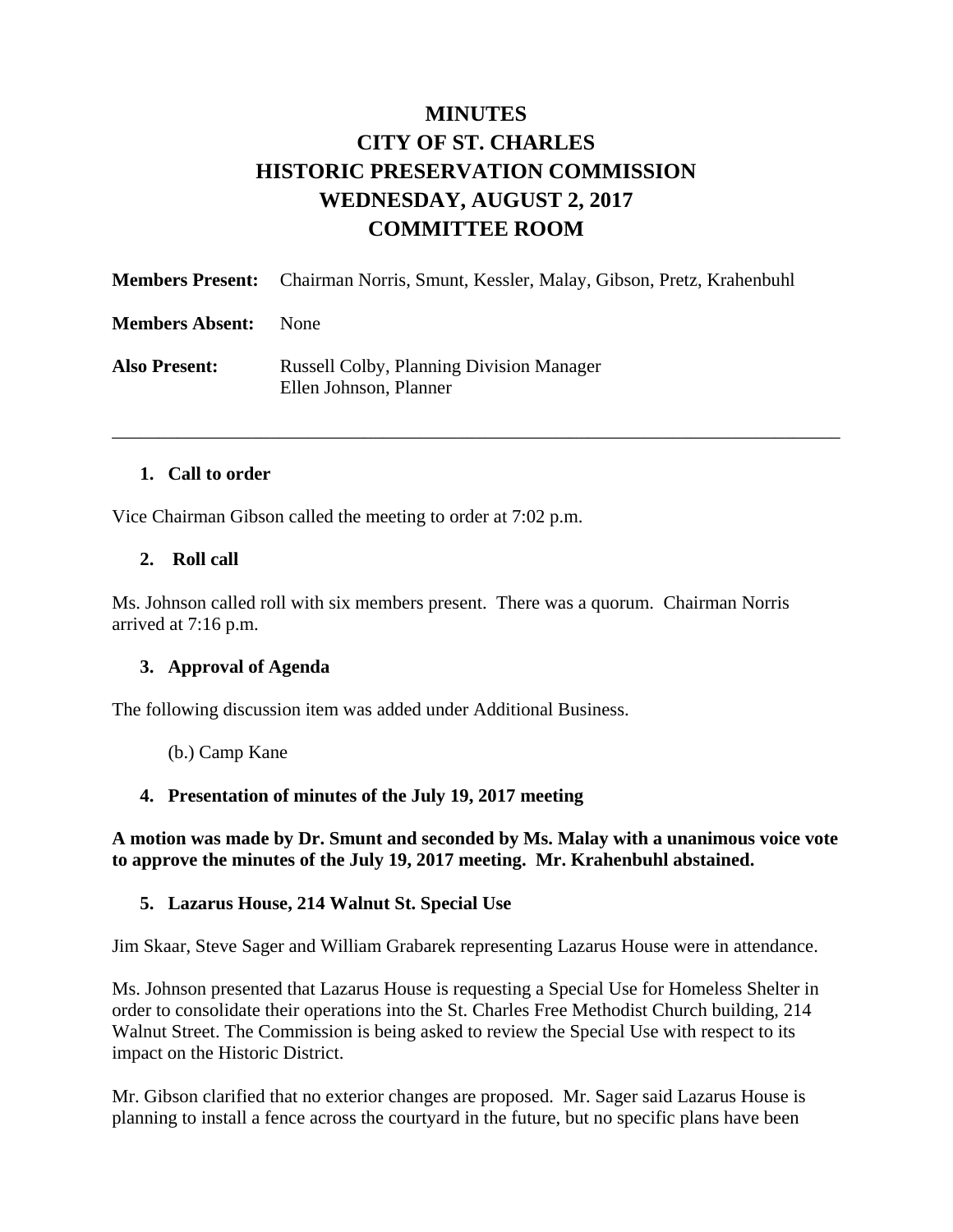Historic Preservation Commission Minutes – August 2, 2017 Page 2

prepared. They are open to considering the recommendations of the Commission regarding the fence design.

Dr. Smunt asked about the plans for the sanctuary, and noted when this was previously discussed with the Commission, Bob McDowell asked whether the Commission would ever permit demolition of the structure.

Mr. Sager said the Free Methodist Church will have an 18 month lease on the sanctuary space while they look for a new location. Long term, Lazarus House may use the space as a smaller chapel, but they are sensitive to preserving the sanctuary, and understand the Commission's interest in preserving the building steeple and stained glass windows.

Mr. Colby clarified that the only item under consideration is the use of the building.

## **A motion was made by Ms. Malay and seconded by Mr. Krahenbuhl with a unanimous voice vote to the Plan Commission approval of Special Use for a Homeless Shelter.**

## **6. Preliminary Review: 619 W. Main St. & 622 Walnut St.**

Dan Marshall, architect, and Ted Meyers, owner were present.

Mr. Marshall said he is working for the building owners, Ted Meyers and Joe Salamone, to design a redevelopment plan for the property. He said they have looked at a number of site plan configurations, and are looking for feedback on the concept of relocating the original house portion of the 619 W. Main St. building. The later additions to 619 would be demolished. He said the 622 Walnut Street house is not in a shape where it would make sense to rehab, and it also has foundation issues, so the proposal is to demolish that building as well.

Mr. Pretz said he is interested in receiving more information on the new building on Main Street to understand the full proposal. Mr. Marshall agreed and said this first step is to receive feedback on the concept of continuing to plan around relocating the 619 house.

It was clarified that the 619 address refers to the original house and the additions to the south and east, which includes the attached coach house. Mr. Colby noted the architectural survey indicates that the coach house is a standalone structure, but later additions to 619 connected the coach house to the additions. 622 Walnut is a freestanding building that was rated in poor condition in the recent historic district survey update. Mr. Gibson noted that when the Commission previously discussed this site, the Commission was open to allowing demolition of the 622 Walnut St. building.

Mr. Marshall further explained the site plan. He said the concept is to move the original 619 house to a lot fronting Walnut Street, which would be a more appropriate location for a residential structure. Different options for the garage are shown on the plans- attached, detached or with the relocated coach house. A two-unit residential building is proposed to the east on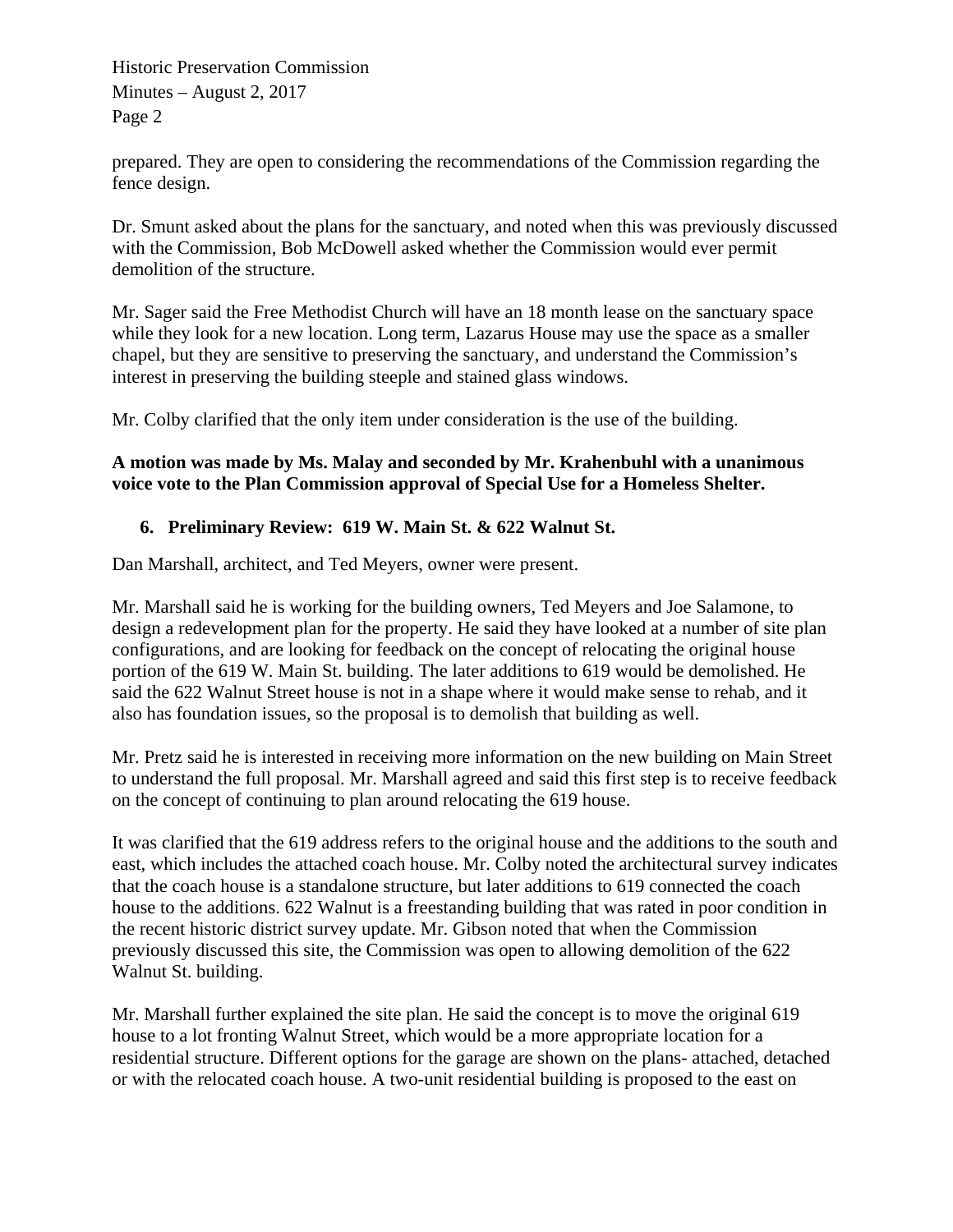Historic Preservation Commission Minutes – August 2, 2017 Page 3

Walnut. The Main Street frontage is desirable for professional office use, and up to a 3 story building can be accommodated, based on meeting parking requirements.

Dr. Smunt noted that this area was recently dedicated a historic district with support from the neighborhood and the full support of the City Council. He said one of the reasons this was approved was that this area along Main Street is a character defining western gateway into downtown. He noted the Secretary of Interior Standards recommend keeping a building on the original site where possible, so he would like to see the building stay in its current location if possible. He also has concerns with the proposed 3 story building height, which may dwarf some of the neighboring buildings. He asked if they had considered keeping the 619 building where it is located, and adding a second building to the east, with a connecting elevator/stair tower.

Ms. Malay suggested this type of arrangement would be similar to Heritage Square or Dodson Place, which have been well received. She said this form of development would allow you to introduce other buildings but preserve the original structure. This would also keep the street view intact.

Mr. Meyers said they did consider this option in a number of plans. He said they have an interest in preserving the house, and think it could be best preserved by re-use as a residential structure, and the location at the corner of  $7<sup>th</sup>$  and Main is not desirable for residential use. He said they envision Walnut Street as a residential environment with a character that extends from the existing adjacent neighborhood. Reuse of the 619 building as office space is possible, but it could compromise the building further and detract from its original purpose as a residence. He said they see better opportunities to enhance the building in a more residential location and there they would be able to restore and sell it. He said they will develop and own the proposed office building on Main Street and it would be designed to fit the character of the street; he referenced the St. Charles Bank & Trust building as an example. He said their interest as investors in the project is to create a high quality development, because that will attract and retain office tenants. He thinks this design is more cohesive than trying to work with the 619 building where it is currently located. Mr. Marshall added that the office building height would be similar to the existing house and appear more like a two and half story building, which is consistent with the neighboring buildings.

Mr. Pretz noted that Mr. Marshall has done an excellent job with other similar projects and he has no concerns that the design for the office building would be appropriate for the site, but he does want to see the design as a part of the approval process.

Mr. Gibson reminded the Commission that they were previously facing potential demolition of the 619 building, so with that in mind, so he is open to considering this proposal.

Mr. Kessler said his preference would be for 619 to remain where it is located, as he would want to see the streetscape preserved. But he has no problem with a balance of old and new, so he will keep an open mind for creative ideas. He said historically buildings were often relocated to make way for other economic opportunities that benefited the city.